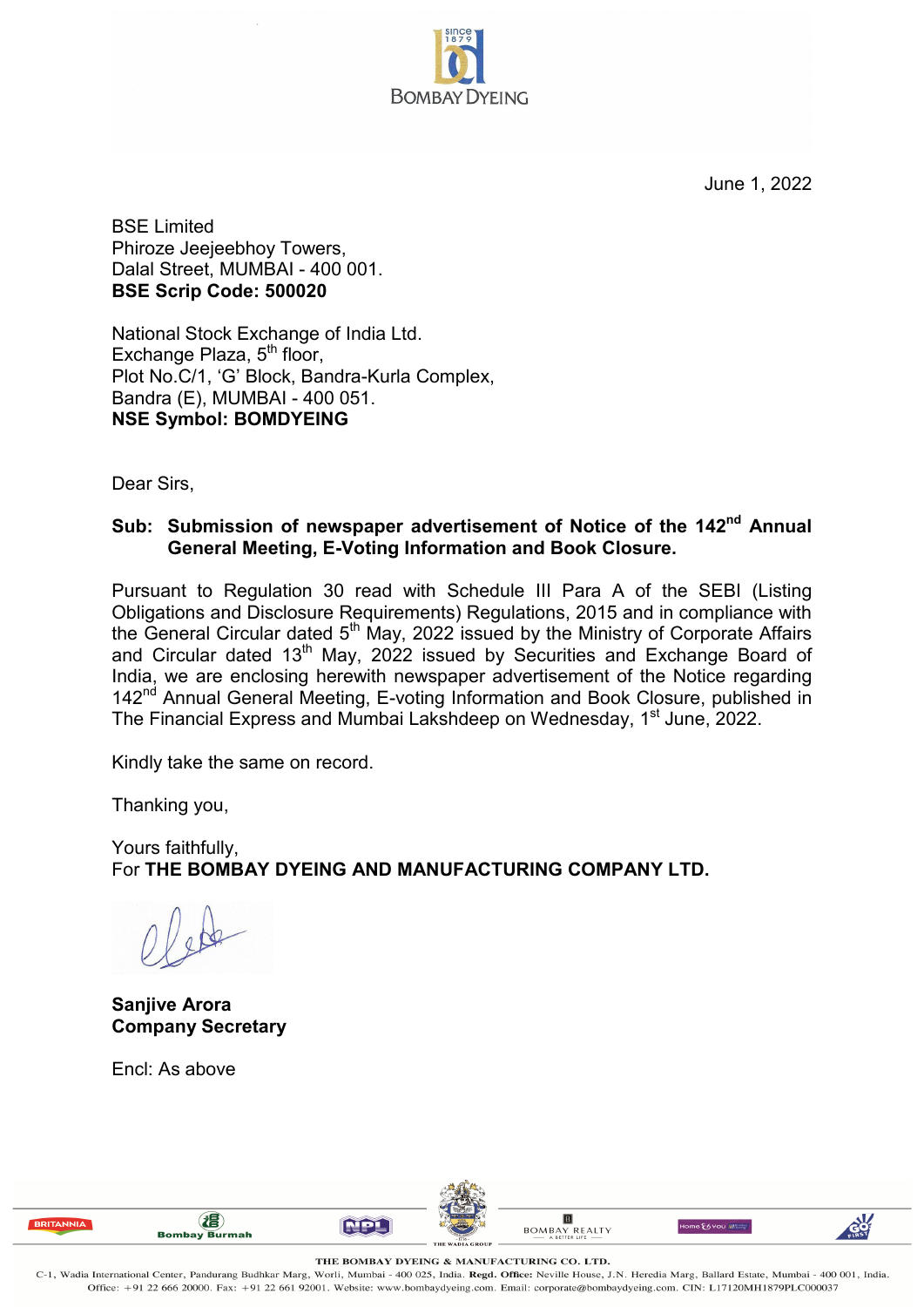

Annual General Meeting ("AGM") of the Members of The Bombay Dyeing and Manufacturing Company Limited will be held on Wednesday, 29<sup>th</sup> June, 2022 at 3.30 p.m. (IST) through Video Conferencing ("VC")/Other Audio Video Means ("OAVM") to transact the business, as set out in the Notice of the 142<sup>nd</sup> AGM.

The Ministry of Corporate Affairs ("MCA") has vide its Circular No. 20/2020 dated 5<sup>th</sup> May, 2020 read with Circular No. 14/2020 dated 8<sup>th</sup> April, 2020, Circular No. 17/2020 dated 13<sup>th</sup> April, 2020, Circular No. 02/2021 dated 13<sup>th</sup> January, 2021, Circular No. 19/2021 dated 8<sup>th</sup> December, 2021 and Circular No. 02/2022 dated 5<sup>th</sup> May, 2022 (collectively referred to as "MCA Circulars") and the Securities and Exchange Board of India ("SEBI") vide its Circular No. SEBI/HO/CED/CMD1/CIR/P/2020/79 dated 12<sup>th</sup> May, 2020 and Circular No.<br>SEBI/HO/CED/CMD1/CIR/P/2020/79 dated 12<sup>th</sup> May, 2020 and Circular No. CFD/CMD2/CIR/P/2022/62 dated 13<sup>th</sup> May, 2022 (collectively referred to as "SEBI Circulars") permitted the holding of AGM through VC or OAVM, without the physical presence of the Members at a common venue. Accordingly, in compliance with the provisions of the Companies Act, 2013 ('the Act'), SEBI (Listing Obligations and Disclosure Requirements) Regulations, 2015. ('Listing Regulations') read with the Circulars issued by MCA and SEBI, the 142<sup>nd</sup> AGM of the Company will be held through VC/OAVM.

Further, electronic copies of the Annual Report for Financial Year 2021-22 of the Company which comprises of Notice for calling the 142<sup>nd</sup> AGM, Directors' Report, Audited Standalone Financial Statements, Audited Consolidated Financial Statements and Auditor's Reports thereon, for the financial year ended 31<sup>st</sup> March, 2022 have been sent on Tuesday, 31<sup>st</sup> May, 2022 to all the Members whose e-mail addresses are registered with the Company/ Depository Participants. It is also available on the Company's website at www.bombaydyeing.com, website of National Securities Depository Limited (NSDL) at www.evoting.nsdl.com, websites of BSE Limited at www.bseindia.com and National Stock Exchange of India Limited at www.nseindia.com.

Members holding shares either in physical form or in dematerialized form, as on the cut-off date, i.e. Wednesday, 22<sup>nd</sup> June, 2022 may cast their vote electronically on the businesses as set out in the Notice of the AGM through electronic voting system of National Securities Depository Limited ("remote e-voting"). All the Members are hereby informed that:

- The business, as set out in the Notice of the AGM, may be transacted through remote e-voting or e-voting system at the AGM;
- ii. The remote e-voting shall commence on Sunday, 26<sup>th</sup> June, 2022 at 9.00 a.m. and end on Tuesday, 28<sup>th</sup> June, 2022 at 5.00 p.m.;
- iii. The cut-off date for determining the eligibility to vote by remote e-voting or e-voting system at the AGM shall be Wednesday, 22<sup>nd</sup> June, 2022;
- Any person, who acquires shares of the Company and becomes a Member iv. of the Company after circulation of the Notice of AGM and holding shares as of cut-off date i.e. Wednesday,  $22<sup>nd</sup>$  June, 2022, may obtain the login ID and password by sending a request at evoting@nsdl.co.in however, if a person is already registered with NDSL for e-voting then the existing User ID and password can be used for casting the vote;
- Members may note that: v.
	- a) the remote e-voting module shall be disabled by NSDL after 5.00 p.m. on Tuesday, 28<sup>th</sup> June, 2022. Once the vote on a resolution is cast by the Member, the Member shall not be allowed to change it subsequently:
	- b) the facility for voting electronically will be made available during the  $AGM$
	- c) the Members who have cast their vote by remote e-voting prior to the AGM, may also attend the AGM but shall not be entitled to cast their vote again: and
	- a person whose name is recorded in the Register of Members or in  $d)$ the Register of Beneficial Owners maintained by the depositories as on the cut-off date only shall be entitled to avail the facility of remote e-voting or e-voting at the AGM.
- In case of queries relating to remote e-voting/e-voting, Members may refer to Frequently Asked Questions (FAQs) and e-voting user manual for shareholders available at the downloads section of www.evoting.nsdl.com or contact toll free number 1800 1020 990/ 1800 224 430 or send a request to evoting@nsdl.co.in in case of any grievances/queries relating to conduct of AGM through VC/OAVM/ e-voting, please contact Ms. Pallavi Mhatre, Senior Manager, NSDL, 4<sup>th</sup> Floor, 'A' Wing, Trade World, Kamala Mills Compound, Senapati Bapat Marg, Lower Parel, Mumbai - 400 013, Email: evoting@nsdl.co.in/<br>pallavid@nsdl.co.in or call on toll free number at 1800 1020 990/ 1800 224 430 or write to the Company at grievance\_redressal\_cell@ bombavdveing.com.
- vii. The detailed procedure and instructions for remote e-voting and e-voting during the AGM are given in the Notice of the AGM
- viii. Mr. P. N. Parikh (FCS-327, CP-1228), and failing him, Mr. Mitesh Dhabliwala (FCS-8331, CP-9511) and failing him, Ms. Sarvari Shah (FCS-9697, CP-11717) of M/s. Parikh & Associates, Practicing Company Secretaries, have been appointed as the Scrutinizer for conducting e-voting process and e-voting during the AGM in a fair and transparent manner
- ix. The Register of Members and the Share Transfer Books of the Company will remain closed from Thursday, 23<sup>rd</sup> June, 2022 to Wednesday, 29th June, 2022 (both days inclusive) for the purpose of AGM.

The results shall be declared not later than forty eight hours from conclusion of the Meeting. The results declared along with the Scrutiniser's Report will be placed on the website of the Company at www.bombaydyeing.com immediately after the results are declared and will simultaneously be forwarded to BSE Limited and National Stock Exchange of India Limited, where the equity shares of the Company are listed and shall be displayed at the Registered Office as well as at the Corporate Office of the Company

For THE BOMBAY DYEING AND MANUFACTURING COMPANY LTD.

Place: Mumbai Date: 31st May, 2022